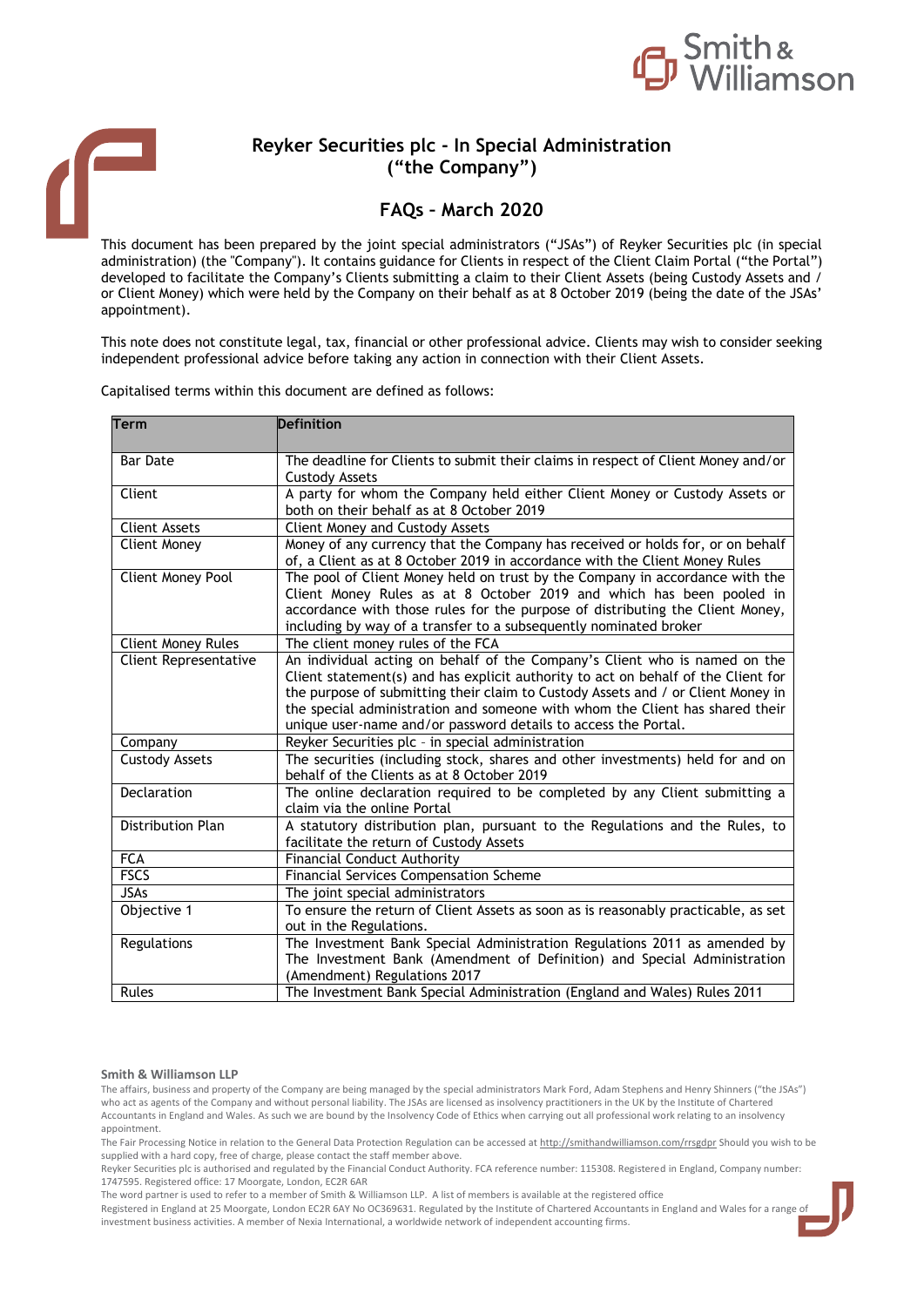# **1. BACKGROUND**

# <span id="page-1-0"></span>*1.1 What is the purpose of the Portal?*

As part of the special administration process, each Client should agree and submit their claim to Client Assets to the JSAs before the Bar Date, being **17.00 hours on 7 April 2020**.

The Portal has beendesigned to simplify this process for Clients and to reduce the cost of the processing of 11,500 paper submissions.

# *1.2 What is a claim?*

For these purposes, when we refer to a 'claim' we mean a claim to the ownership of Client Assets. This may be a claim to either Client Money or Custody Assets or both.

In the case of Client Money, all Client Money held by the Company on behalf of its Clients as at 8 October 2019, being the date of the JSAs appointment, is deemed to fall within the Client Money Pool. Clients with Client Money balances need to agree and submit a claim for their share of the Client Money Pool.

Clients with Custody Assets holdings as at 8 October 2019, being the date of the JSAs appointment, need to agree and submit a claim in respect of the Client Assets held for them by the Company.

The Portal cannot be used for the submission of any other type of claim, including unsecured creditor claims, such as supplier claims or any claims Clients may make relating to advice received from the Company or breach of contract. Should you wish to make a claim of this nature, please send details in writing to the JSAs at Reyker Securities plc (in special administration), c/o Smith & Williamson LLP, 25 Moorgate, London, EC2R 6AY.

# *1.3 What is the Bar Date?*

The Bar Date represents the deadline by which Clients are required to submit their claim(s) for Client Money or Custody Assets.

If you fail to submit a claim by the Bar Date, then once any distribution or transfer is made by the JSAs you will lose any right to dispute your claim per the Company's records and therefore it is not guaranteed that your full claim will be taken into account when a distribution or transfer is effected. You are therefore strongly encouraged to submit your claim before the Bar Date.

# **2. MAKING A CLAIM**

# *2.1 What do I need to do?*

You are required to take action by the Bar Date, being **17.00 hours on 7 April 2020**.

You must log on to the Portal and complete the simple four-step process set out below:

- 1. Review your Client details;
- 2. Review your statement(s) which confirm your Client Assets held by the Company as at 8 October 2019 (please note, we are asking you to confirm the position of your holdings **as at 8 October 2019 in accordance with the Regulations**);
- 3. Finalise your submission by completing the Declaration, which includes:
	- Confirming whether you wish to apply for FSCS compensation (please note, this only applies to Clients with total Client Assets with a value equal to or greater than £85,000. Clients with total Client Assets of less than £85,000 are automatically deemed to have submitted a claim – see section 5 for further detail); and
	- Agreeing to the Portal's user representations and the JSAs' general disclaimer.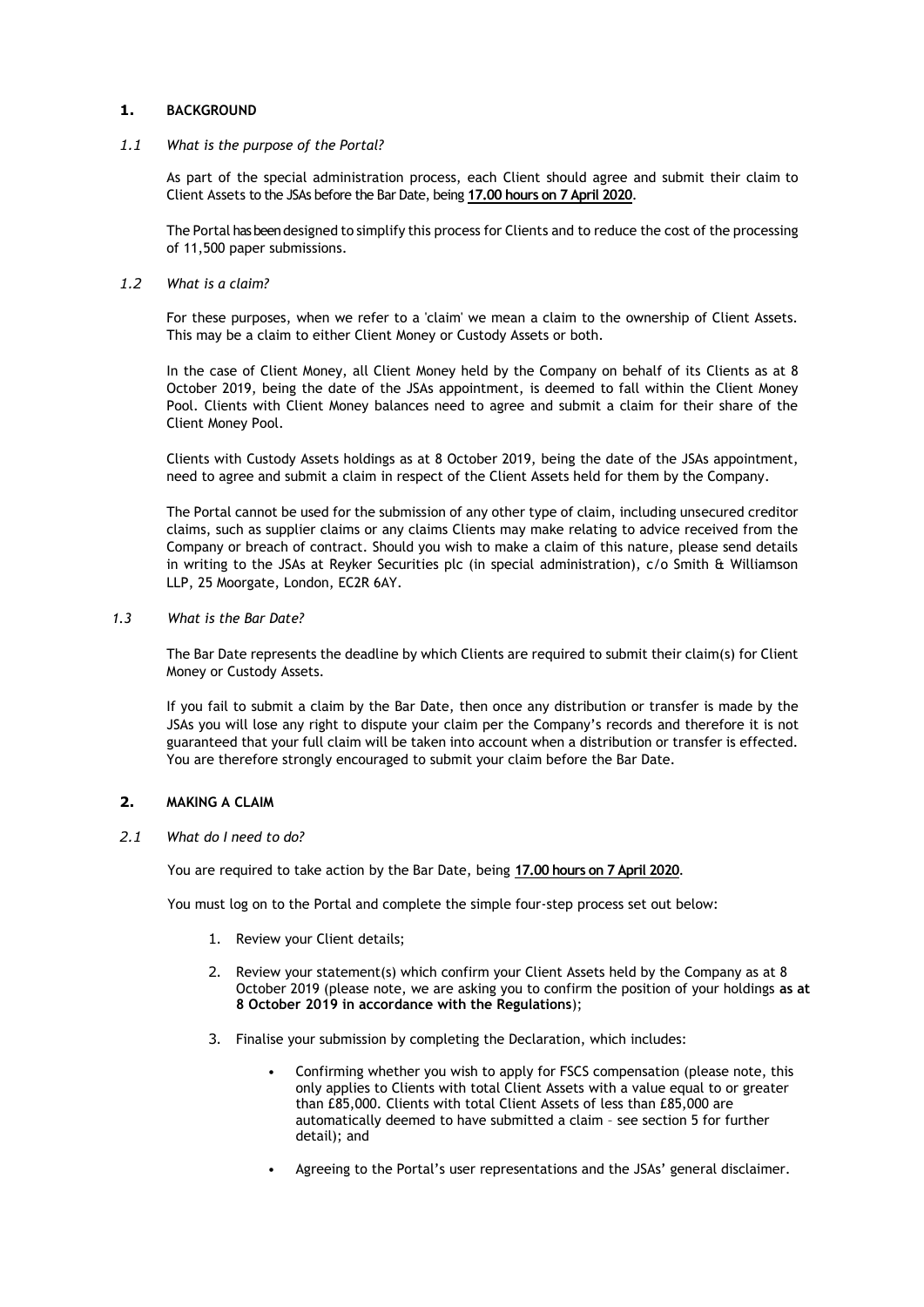4. Press 'confirm' to submit your claim.

The Portal will confirm your claim has been successfully submitted. The submission of your claim is irreversible without contacting Client Services directly using the contact details in the next section.

*2.2 How do I access the Portal?* 

To access the Portal, you need to go to [https://reykerportal.com](https://protect-eu.mimecast.com/s/lTN1CER00s6gQZLfNGy8i?domain=reykerportal.com) and enter your Client ID and your unique user password that has been sent to you in the post.

If you have not received a letter, please contact Client Services on 0800 048 9512 or, alternatively, by email at [clientservices@reyker.com](mailto:clientservices@reyker.com) immediately.

*2.3 How long will it take to submit my claim?*

This will depend on how many plans you held with the Company and how many cash and stock lines were held in each plan. We anticipate it should take Clients an average of 15-30 minutes to submit their claim.

Clients may wish to have their most recent Client statements to hand to assist them when completing their claim. Where possible, the Portal includes a document library of historic statements provided by the Company covering the 18 months prior to the special administration for your ease of reference.

#### *2.4 Why don't I have any historic statements within the document library on the Portal?*

Where possible, we have uploaded any statements issued by the Company during the 18-month period prior to the special administration to a document library within the Portal for your ease of reference.

# **Not all clients will, however, have historic statements.** This is because:

- Either the Company did not previously issue a statement to the end Client on account of the working relationship it had with the Client's intermediary or IFA; or
- It was not possible to safely migrate the statements given recent changes to the Client naming and referencing methodology adopted by VAULT in order to consolidate statements of Clients who held plans through a number of intermediaries / providers. This change has been necessary to achieve the purpose of the special administration and maintain client data security.

If you are unable to verify your holdings of Client Assets at 8 October 2019, please contact Client Services on 0800 048 9512 or, alternatively, by email at [clientservices@reyker.com.](mailto:clientservices@reyker.com)

*2.5 Can anyone else view my statement and personal details on the Portal?*

No. Each Client has been provided with a unique password and can only access their own statement(s) and personal details.

*2.6 Can anyone else submit my Claim on my behalf?*

Yes. Should you wish to do so, you may elect a Client Representative to access the Portal, review your holdings and submit your claim on your behalf. This may be an intermediary, IFA or close friend or relative.

Any elected Client Representative will be asked to confirm their personal details and in what capacity they are acting. They will also need to accept the user representations outlined as part of the Declaration and claim submission.

*2.7 What will happen if I do not submit a claim via the Portal?*

As we have explained in our proposals and recent updates (available at <https://smithandwilliamson.com/en/services/restructuring-and-recovery-services/reyker-securities-plc/>), our preferred strategy is to transfer all Client Assets to another regulated broker by way of a single wholesale transfer as this is the most cost-effective and expeditious way of releasing Client Assets. Following the acceptance of an offer for the business and assets of the Company (subject to contract) in late January, the JSAs are continuing to pursue this strategy.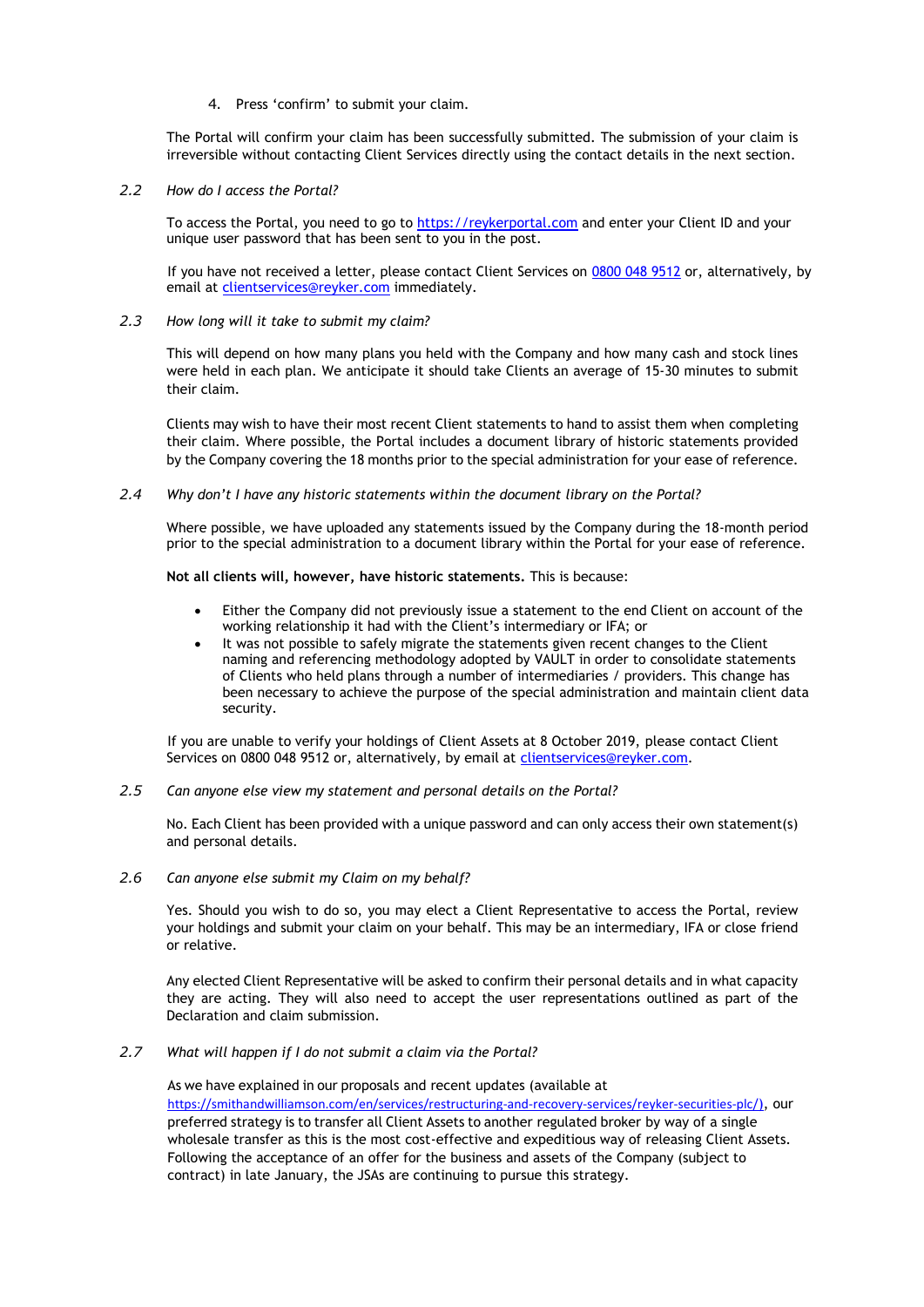For any Client who does not submit a claim via the Portal by the Bar Date, the JSAs intend to effect the transfer based on the Company's records in accordance with the Regulations and Rules, however, this means that any Client who does not submit a claim via the Portal by the Bar Date will lose the opportunity to dispute any of the holdings shown on their statement in the Portal.

Where Clients have total Clients Assets with a value equal to or greater than £85k, the Portal also allows Clients to apply for FSCS compensation. Any eligible Client who does not pursue their claim via the Claims Portal may have to pursue compensation separately from the FSCS for any shortfall in their Client Assets that may arise as a result of the costs of the special administration as the JSAs may reserve sufficient Custody Assets or Client Money to cover those costs.

Please note, Clients with total Client Assets with a value of less than £85k are automatically deemed to have submitted a claim for FSCS compensation (further details are provided in section 5). The Portal automatically determines which of the respective categories you are deemed to fall into as part of the 'Declaration' and claim submission process and you will only see options that are relevant to you.

# *2.8 What can I do if I do not have access to the internet?*

Clients who do not have access to the internet and, therefore, cannot easily access the Portal have two options:

1. Nominate a Client Representative by sharing your log-in details to log-in, review your holdings and submit your claim on your behalf. This may be an intermediary, IFA or close friend or relative. Anyone intending to do this may wish to seek independent legal advice.

Any elected Client Representative will be asked to confirm their personal details and in what capacity they are acting. They will also need to accept the user representations outlined as part of the Declaration and claim submission.

2. Contact Client Services on 0800 048 9512 or, alternatively, by email at [clientservices@reyker.com](mailto:clientservices@reyker.com) to discuss alternative ways of reviewing your holdings and submitting a claim.

# *2.9 What do I do if my personal details held in the Portal are not up to date?*

Please contact Client Services on 0800 048 9512 or, alternatively, by email at [clientservices@reyker.com](mailto:clientservices@reyker.com) to update your details.

# *2.10 What is the purpose of the general disclaimer at the end of the Declaration?*

The details of Client Assets on the Portal are based on the Company's records and the JSAs are unable to guarantee that those records are accurate. Accordingly, the disclaimer statement excludes any liability on the part of the JSAs and their firm, Smith & Williamson Limited, in connection with that information, as the JSAs act solely as agents on behalf of the Company at all times and without personal liability.

# *2.11 Who should submit the claim when it is held through a SIPP?*

In the event there is a SIPP arrangement in place with the Company, the SIPP trustee, who are the Company's Client, should submit any claim to Client Assets on behalf of the underlying SIPP beneficiaries. The SIPP trustee will receive a letter from the JSAs providing details of how to access the Portal and submit a claim on behalf of all its underlying beneficiaries. The underlying SIPP beneficiary should not receive a letter from the JSAs.

# *2.12 Who should submit the claim when it is held as a joint account?*

If you hold an account jointly with another person (e.g. a spouse), you will be sent one letter, addressed to the names on that account, with a unique password for that account. Either accountholder may use the password to log-in and submit a claim. Only one claim can be submitted in respect of that account, however, the cap on FSCS compensation applies per person, meaning that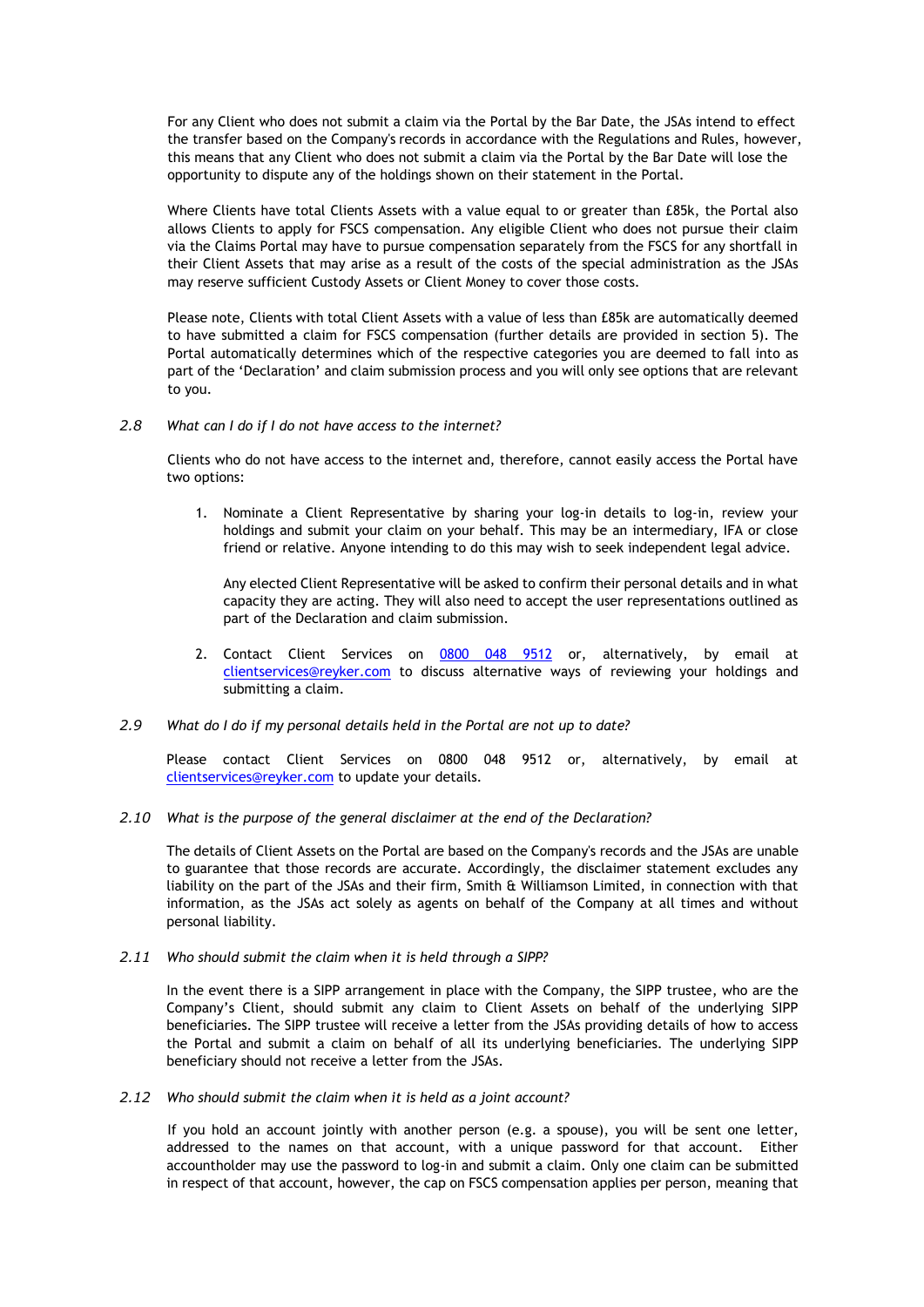joint accounts benefit from a compensation limit of £170,000 (subject to the joint account holders not holding any other accounts in their individual names). Please refer to section 5 below and the FSCS website for more information [\(www.fscs.org.uk\)](http://protect-eu.mimecast.com/s/nimgCnZxECn1AyrTNheeq).

Please note, if more than one account is held in the same joint names, these will be consolidated to the same Portal area and, therefore, you will only receive one letter and one password to access the statement(s) for all of the joint accounts.

Where you hold a joint account and an individual account, you will receive separate letters and separate passwords for the respective accounts.

# *2.13 I think I have a negligence/mismanagement or breach of contract claim against the Company*

The JSAs are aware that some Clients may feel that they have a claim against the Company because they feel that the Company was either negligent or mismanaged their investments or, alternatively, did not perform in line with certain contractual obligations. Such actions may have resulted in losses other than the potential shortfall in Client Assets as a result of the costs of the special administration.

As mentioned in paragraph [1.2](#page-1-0) above, the Portal can only be used for the submission of claims to the ownership of Client Assets and cannot, therefore, be used to submit claims against the Company for negligence, mismanagement or breach of contract.

If you feel that you have a negligence, mismanagement or breach of contract claim against the Company, please write to the JSAs at Reyker Securities plc (in special administration), c/o Smith & Williamson Limited, 25 Moorgate, London, EC2R 6AY to lodge a claim. A 'creditor claim' form can be used for this purpose and is available a[t https://smithandwilliamson.com/en/services/restructuring](https://smithandwilliamson.com/en/services/restructuring-and-recovery-services/reyker-securities-plc/)[and-recovery-services/reyker-securities-plc/](https://smithandwilliamson.com/en/services/restructuring-and-recovery-services/reyker-securities-plc/)

In certain circumstances, it may be possible to claim compensation in respect of negligence, mismanagement or breach of contract claims from the FSCS, subject to their eligibility criteria and the cap of £85,000 per person for all claims. Further detail can be found at [www.fscs.org.uk.](http://protect-eu.mimecast.com/s/nimgCnZxECn1AyrTNheeq)

# **3. CLIENT STATEMENTS**

# *3.1 Why is my statement prepared as at 8 October 2019?*

The Regulations and Rules confirm that Clients must agree and submit a claim to the Client Assets that should have been held for them on 8 October 2019, being the date of the JSAs' appointment.

The Portal will enable you to view your Client statement(s) confirming your holdings of Custody Assets and/or Client Money as at 8 October 2019 according to the records of the Company which have been adjusted, where required, to reflect any discrepancies identified by the JSAs' reconciliation.

*3.2 Why does my Client Money statement not include dividends and bond coupons received after the Company's entry into special administration?*

As the statements on the Portal are prepared as at 8 October 2019, they do not include dividend and bond coupons received after this date or the proceeds of any investments which have matured or been redeemed. These are continuing to be received and banked separately by the JSAs and held in designated "post-pooling" bank accounts for Clients. Clients' records are being updated to reflect these receipts and it is presently envisaged these will be transferred to the proposed purchaser in due course.

# *3.3 Why doesn't my statement contain Custody Asset valuations?*

The statement(s) do not include Custody Asset valuations. This is because the purpose of the Bar Date is to agree the quantum of Client Assets held (i.e. the number of units of each stock) for each Client and not their respective value. Further, the value of some Custody Assets fluctuates on a daily basis whilst others are illiquid and have no readily available market value meaning that the value of any Custody Assets holding is also likely to change on a daily basis.

*3.4 Why does my statement include investments that have now been sold, matured or kicked out and what has happened to the subsequent cash received?*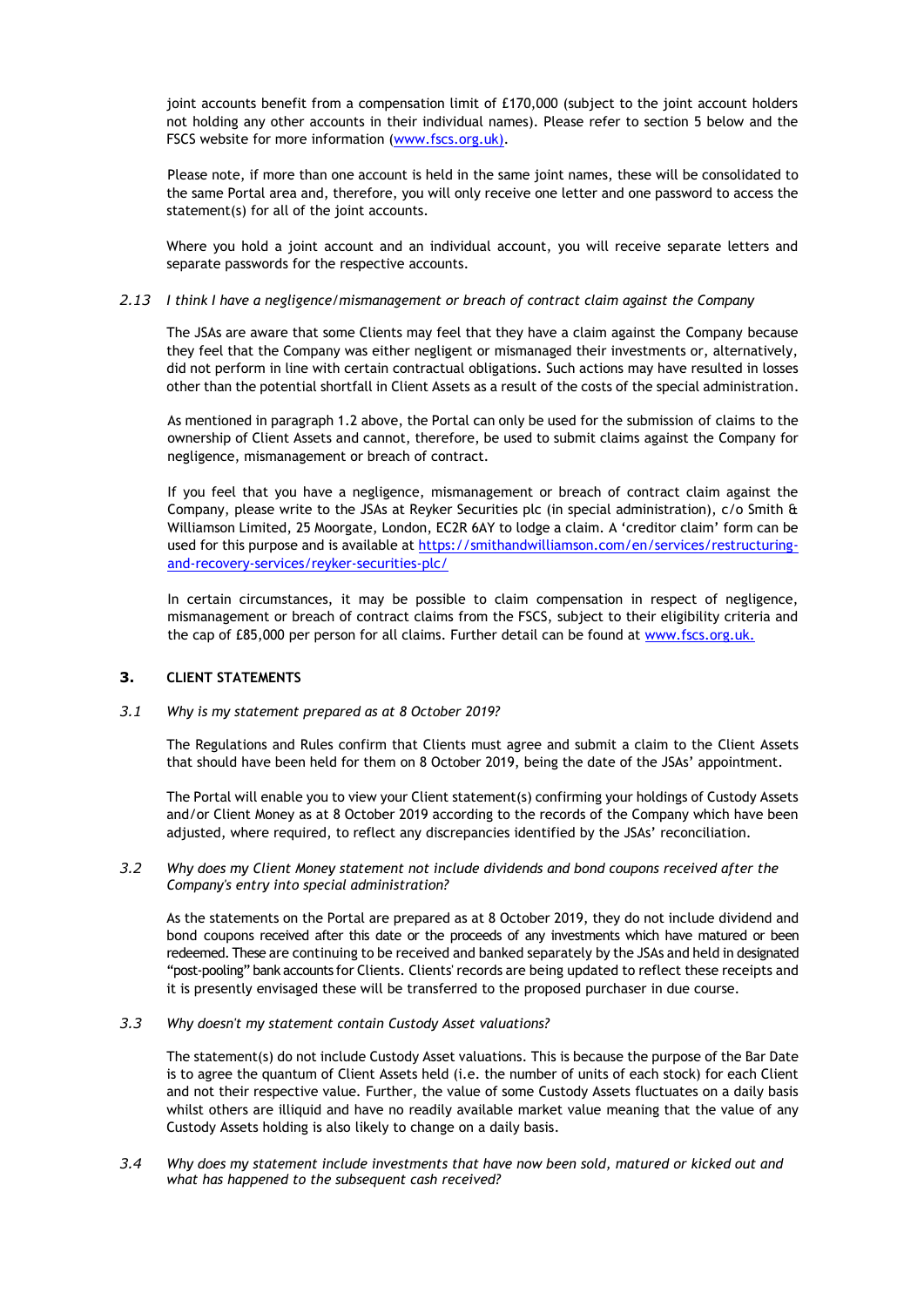Any investments that may have matured or been redeemed / sold following 8 October 2019 will still appear on your statement(s) within the Portal because it is a snapshot of your holdings as at 8 October 2019. It is your holdings as at this date that we are asking you to agree via the Portal.

Notwithstanding this, where any investments have matured or been redeemed / sold following 8 October 2019, the proceeds are treated as per section 3.2 above and this will have been reflected in the Company's records. Accordingly, your adjusted Client Money and Custody Asset balance will be reflected in the records passed to the proposed purchaser upon the transfer of Client Assets.

# *3.5 What do I do if I wish to dispute my statement?*

Should you not agree with, or would like to query, any of the information within your statement, please contact either your provider (e.g. Deepbridge or Puma Investments) or Client Services on 0800 048 9512 or, alternatively, [clientservices@reyker.com](mailto:clientservices@reyker.com) in the first instance.

Clients that cannot ultimately agree their holdings and claim, even after having contacted Client Services, must confirm this to the JSAs by writing to Reyker Securities plc (in special administration), c/o Smith & Williamson Limited, 25 Moorgate, London, EC2R 6AY, and providing details of what they consider their claim to be (complete with any supporting documentation) as soon as possible and no later than 17.00 hours (GMT) on 7 April 2020.

# *3.6 If I dispute my statement, why can't I upload evidence directly to the Portal?*

For security reasons, and owing to the risk of data corruption (for example by viruses contained within uploaded documents), any evidence you wish to provide in support of your claim must be sent to Client Services at [clientservices@reyker.com.](mailto:clientservices@reyker.com)

# *3.7 Will there be any shortfalls of Client Assets?*

The JSAs have conducted reconciliations of Client Money and Custody Assets against the Company's books and records in accordance with their duties. Although the JSAs have not identified any material shortfalls in either the Client Money Pool or the Client Assets at this time (other than those that are due to be created from the deduction of costs relating to the special administration for Clients that are not eligible for FSCS compensation), it is possible (although considered by the JSAs, on the information they have, unlikely) that the process of Clients submitting claims via the Portal could lead to shortfalls being identified in the future. The JSAs will be able to provide further updates to Clients regarding shortfalls (if any are identified) once the Bar Date has passed.

# *3.8 Why does my statement on the Portal differ from the previous statement provided by the JSAs?*

For a majority of Clients, the statements issued with our letter dated 22 November 2019 for the purpose of voting at the initial meeting of Clients and Creditors will be the same as the statement(s) now uploaded to the Portal.

For a small number of Clients, however, the statement(s) now uploaded to the Portal may differ slightly to those issued in November 2019 as a result of minor discrepancies identified as part of the JSAs' reconciliation which was completed following the previous statements being issued. The latest statement(s) reflect any required adjustments.

# *3.9 Have post-appointment corporate actions been reflected in my statement?*

**No.** The statements on the Portal reflect the Company's records and your holdings as at 8 October 2019, being the date of the JSAs' appointment.

Mandatory corporate actions (i.e. those not requiring a decision or action to be taken by a Client) relating to the Custody Assets held in your account will continue to be actioned as a matter of course and any resulting income segregated from the Client Money Pool and reflected in the Company's records accordingly. See also paragraphs 3.2 and 3.4 above.

Non-mandatory corporate actions (i.e. corporate actions which require some form of decision or action by a Client) are unable to be executed unless a formal request is made to the JSAs. A formal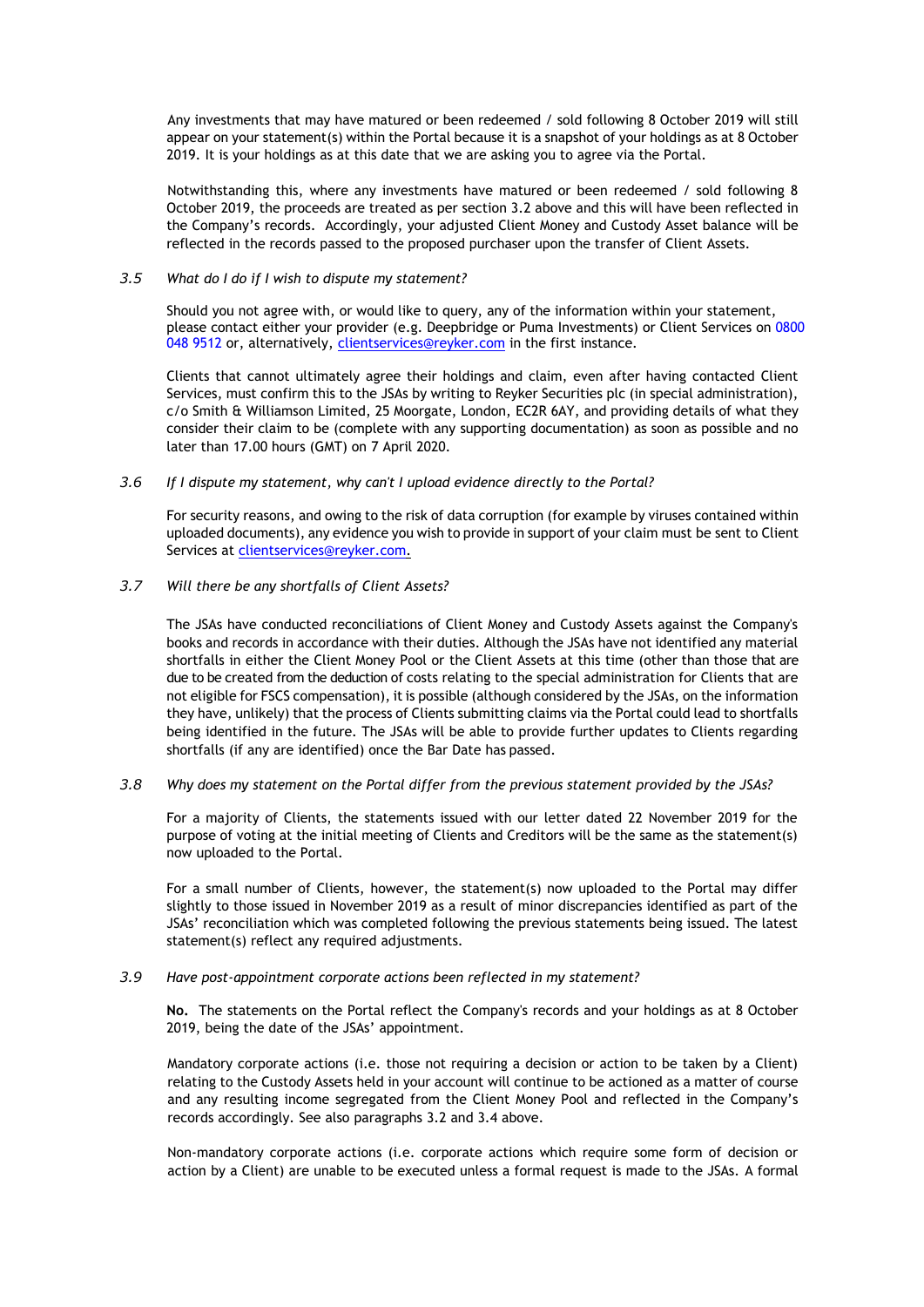policy has been developed for this purpose which is available to view at [https://smithandwilliamson.com/en/services/restructuring-and-recovery-services/reyker-securities-plc.](https://smithandwilliamson.com/en/services/restructuring-and-recovery-services/reyker-securities-plc)

To commence the process, the 'Corporate Action Request Form' needs to be completed and returned to [caelections@reyker.com.](mailto:caelections@reyker.com) The JSAs will review the request and consider the associated time and costs to implement the proposed action. The action may then be undertaken, subject to the JSAs receiving professional advice and the receipt of a transaction fee, payable by the requesting Client. The transaction fee payable will vary on a case by case basis depending on the extent of resource required to review and implement it.

# **4. TRANSFER OF ASSETS**

# *4.1 Where are my assets being transferred to?*

As we have explained in our proposals and recent updates (available at <https://smithandwilliamson.com/en/services/restructuring-and-recovery-services/reyker-securities-plc/>), our preferred strategy is to transfer all Client Assets to a single regulated broker by way of a wholesale transfer as this is the most cost-effective and expeditious way of releasing Client Assets.

The JSAs accepted an offer for the business and assets of the Company (subject to contract) in late January and it is proposed that all the Client Assets will be transferred to the proposed purchaser in order to achieve the preferred strategy.

# *4.2 How long will it be before my Client Assets are transferred and accessible?*

As we have explained in our proposals, the JSAs will need to prepare a Distribution Plan to facilitate the return of Custody Assets. The Distribution Plan must be approved by the Clients' and Creditors' committee and the court before Custody Assets can be transferred to the proposed purchaser. We will be preparing the Distribution Plan following an exchange of contracts with the proposed purchaser and in parallel to the Bar Date claims process.

The Regulations and the Rules state that the transfer of Custody Assets **may not take place sooner than three months from the Bar Date**. This means any transfer of Client Assets cannot be implemented sooner than 7 July 2020.

The Regulations and the Rules provide for a very similar Bar Date process for Client Money and, although a Distribution Plan is not required for the return of Client Money, we are running a parallel process for the distribution and return of Client Money for reasons of efficiency and minimising costs.

For more information on next steps, [see paragraph 5.2 b](#page-9-0)elow.

*4.3 Why are the costs in respect of Objective 1 (i.e. the transfer and return of Client Assets) recovered from Client Assets?* 

As previously reported, the costs of pursuing Objective 1 of the special administration (i.e. the return of Client Assets) are to be paid from Client Assets in accordance with Rule 135 of the Rules and Paragraph 99(3) of Schedule B1 of the Insolvency Act 1986 (as amended by the Regulations).

Clients not eligible for or choosing not to claim FSCS compensation may, therefore, receive a shortfall in the Client Assets to which they lay claim through the Portal following the deduction of their share of these costs.

We have been liaising closely with the FSCS in order to streamline the process by which eligible Clients may receive compensation in order to mitigate the need for an eligible Client to submit a claim direct to the FSCS themselves and, where possible, to ensure Client Assets are transferred to the proposed purchaser whole. See section 5 below for further details.

# *4.4 Can I nominate my own regulated broker and transfer my Client Assets to it outside of the formal bar date and distribution plan process?*

No. Should Client Assets be transferred to more than one broker, the legal process and the consents required by the JSAs become more complex, which would cause delay and increase costs. This is why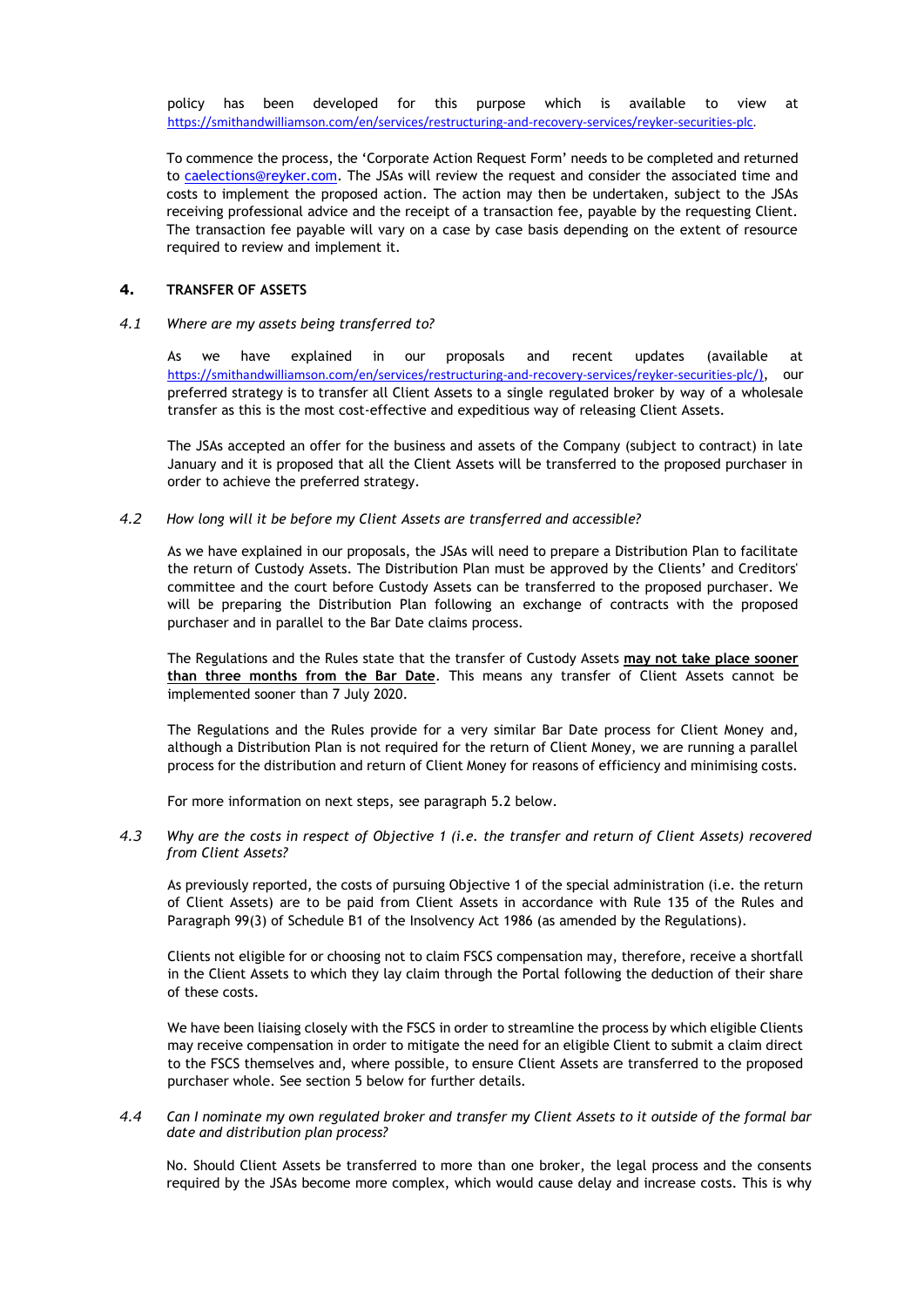the JSAs are pursuing the wholesale transfer to the proposed purchaser and, at this time, are unable to consider the requests of Clients for their Client Assets to be transferred to their own preferred choice of broker. This would not be in the best interests of all Clients and Creditors.

Furthermore, if Client Assets were transferred to an alternative broker now and outside of the formal Bar Date and Distribution Plan process, Clients would be potentially at risk of claims from other Clients or third parties who may argue that the Company's records were not correct. This also brings risk and uncertainty to the JSAs and the receiving broker. The Bar Date process ensures that Clients do receive good title to Client Assets.

# **5. FSCS**

*5.1 What is the FSCS?*

The FSCS is the compensation fund for retail customers of authorised financial services firms (such as the Company). It protects private individuals and small businesses if an authorised firm becomes insolvent and cannot return money or investments to its customers. For eligible claims, the FSCS may pay up to £85,000 in compensation per person.

Please refer to the FSCS website for more information at [www.fscs.org.uk.](http://protect-eu.mimecast.com/s/nimgCnZxECn1AyrTNheeq)

Further information on eligibility criteria may be found at [https://www.fscs.org.uk/how-we](https://www.fscs.org.uk/how-we-work/eligibility-rules/)[work/eligibility-rules/](https://www.fscs.org.uk/how-we-work/eligibility-rules/)

*5.2 How will FSCS compensation work in this case?*

As previously reported, the costs of pursuing Objective 1 of the special administration (i.e. the return of Client Assets) are paid from Client Assets in accordance with the Regulations and Rules.

Clients not eligible for or choosing not to claim FSCS compensation may, therefore, receive a shortfall in their Client Assets following the deduction of their share of these costs.

As noted in paragraph 4.3, we have been liaising closely with the FSCS in order to streamline the process by which eligible Clients may receive compensation in order to mitigate the need for an eligible Client to submit a claim direct to the FSCS themselves and, where possible, to ensure Client Assets remain intact and are transferred to the proposed purchaser whole.

*5.3 Do I need to make a claim for FSCS compensation?* 

With a view to streamlining the process for eligible Clients to receive FSCS compensation, the FSCS has confirmed that it has exercised its power under COMP [3.2.1A](https://protect-eu.mimecast.com/s/fmpACkRrrsq5wr9U2f2Nn?domain=handbook.fca.org.uk) of the FCA Handbook [\(https://www.handbook.fca.org.uk/handbook/COMP/3/2.html\)](https://www.handbook.fca.org.uk/handbook/COMP/3/2.html) and will treat all Clients with Client Assets with a total value of less than £85,000 as at 8 October 2019 as if they have claimed compensation. This means:

- All **Clients with Client Assets totalling less than £85,000** (as at 8 October 2019) will automatically be treated as having submitted a claim for compensation from the FSCS and you do not need to take any further action in this regard. The JSAs are in the process of reviewing each Client's eligibility jointly with the FSCS.
- **Clients with Client Assets totalling equal to or greater than £85,000** (as at 8 October 2019) will not be treated as having automatically claimed compensation from the FSCS. Such Clients are asked as part of the online claims process to confirm whether they wish to submit a claim for FSCS compensation or not.

The Portal automatically determines which of the above categories you are deemed to fall into as part of the 'Declaration' and claim submission process and you will only see options that are relevant to you.

The FSCS can pay up to £85,000 per eligible Client for claims in respect of the Company, including those in respect of their share of the Objective 1 costs. Further information on eligibility criteria may be found a[t https://www.fscs.org.uk/how-we-work/eligibility-rules/](https://www.fscs.org.uk/how-we-work/eligibility-rules/)

Any eligible Client with Client Assets with a total value equal to or greater than £85,000, who does not pursue FSCS compensation via the Portal may have to meet their share of the Objective 1 costs upon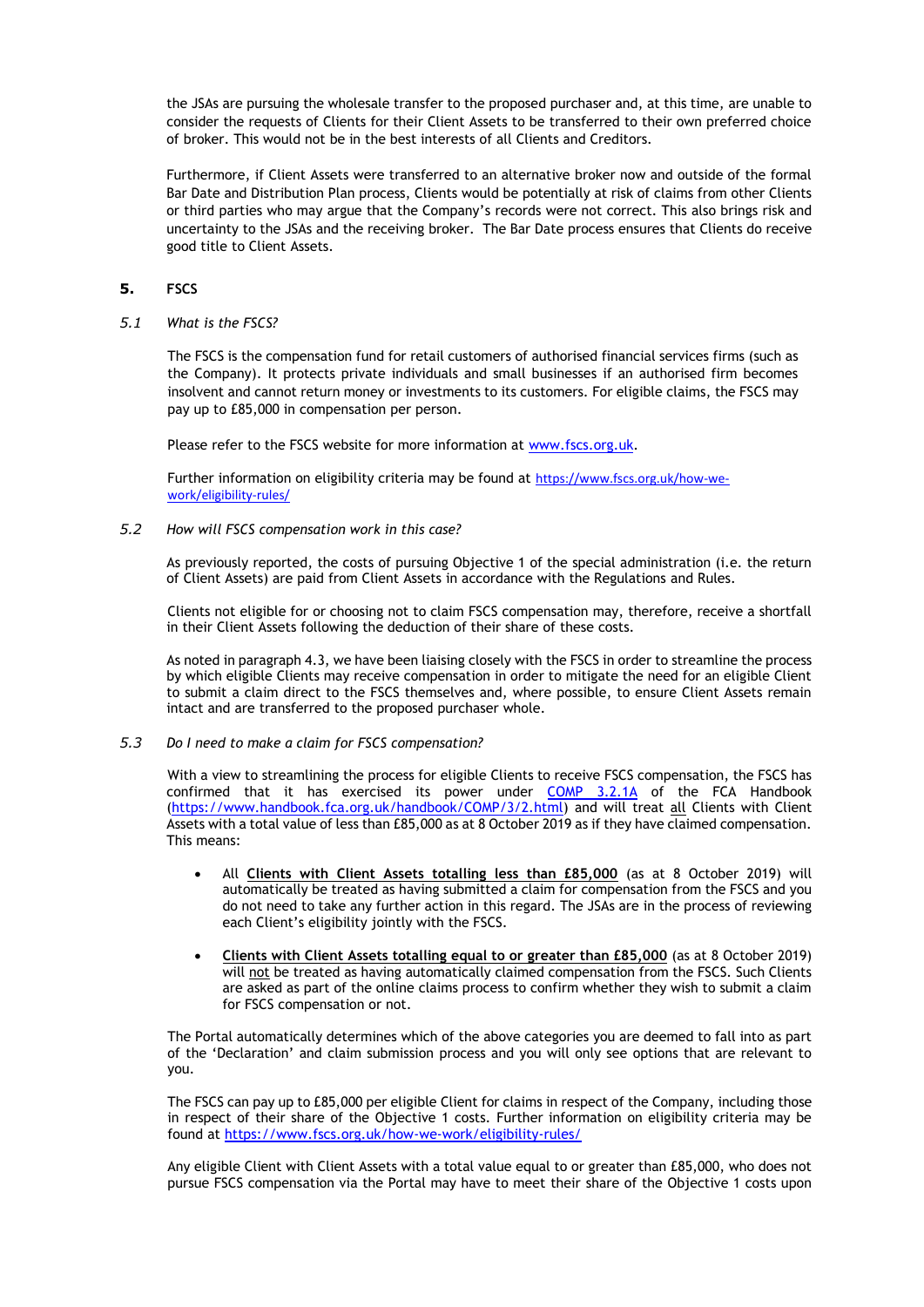the transfer of the Client Assets to the purchaser and the JSAs may reserve sufficient Custody Assets or Client Money to cover those costs.

Where Clients are either deemed to have claimed or, alternatively, select to claim compensation from the FSCS and it is subsequently determined that they are not eligible in accordance with the FSCS' eligibility criteria, the JSAs will write to all such Clients to confirm the options available.

Please note, this process is only in respect of claims arising from the shortfall of Client Assets. If you feel that you may have an additional claim for losses arising as a result of the Company's actions and / or the special administration, please refer to paragraph 2.12 above.

# *5.4 Am I eligible for FSCS compensation?*

We currently expect the vast majority of Clients to be eligible for FSCS compensation and that they will be compensated in full. This means that, as a result of the close interaction between the FSCS and the JSAs, the majority of Client Assets will remain intact and transfer to the proposed purchaser whole.

However, it may be that a very small number of Clients may receive a shortfall in their Client Assets as a result of the costs of the special administration, either because they are ineligible for FSCS compensation or because, owing to the value or amount of their Client Assets, the costs of transferring their Client Assets will exceed the cap on FSCS compensation of £85,000 per eligible Client.

Please note, the level of the costs of the special administration and methodology for allocating those costs cannot be finalised until the structure of the transfer of Client Assets has been agreed. Clients should, however, be assured that those costs (and the terms of the Distribution Plan) will be made available and will be subject to review and approval by the Creditors' Committee and the court in due course.

The FSCS have provided some illustrative examples of the allocation of costs on similar cases, which is available at [https://www.fscs.org.uk/failed-firms/svs/.](https://www.fscs.org.uk/failed-firms/svs/)

Further information on FSCS eligibility criteria may be found at [https://www.fscs.org.uk/how-we](https://www.fscs.org.uk/how-we-work/eligibility-rules/)[work/eligibility-rules/](https://www.fscs.org.uk/how-we-work/eligibility-rules/).

*5.5 What further information will the FSCS require from me?*

At this stage, the FSCS do not require any further information from Clients.

We understand the Company's records include most of the information the FSCS will require to determine Client eligibility for compensation. We are continuously liaising with the FSCS and we will contact Clients by post should additional information be required or, alternatively, where Clients are subsequently deemed to not be eligible for FSCS compensation. In this context it is important that you do update any errors in the personal details that are recorded for you on the Portal as outlined in paragraph 2.8 above.

*5.6 What happens if I have total Client Assets equal to or greater than £85,000 but do not apply for FSCS compensation via the Portal?*

Any eligible Client with Client Assets with a total value equal to or greater than £85,000, who does not pursue FSCS compensation via the Portal may have to meet their share of the Objective 1 costs upon the transfer of the Client Assets to the purchaser and the JSAs may reserve sufficient Custody Assets or Client Money to cover those costs.

*5.7 What happens if I am either deemed to have claimed for FSCS compensation or, alternatively, make a claim via the Portal and it is subsequently determined that I am not eligible for compensation?* 

The JSAs will be working jointly with the FSCS to assess the eligibility of all Clients with Client Assets less than £85,000 and any Client with Client Assets equal to or greater than £85,000 who submits a claim for FSCS compensation via the Portal.

Where it is subsequently determined that such Clients are not eligible in accordance with the FSCS'